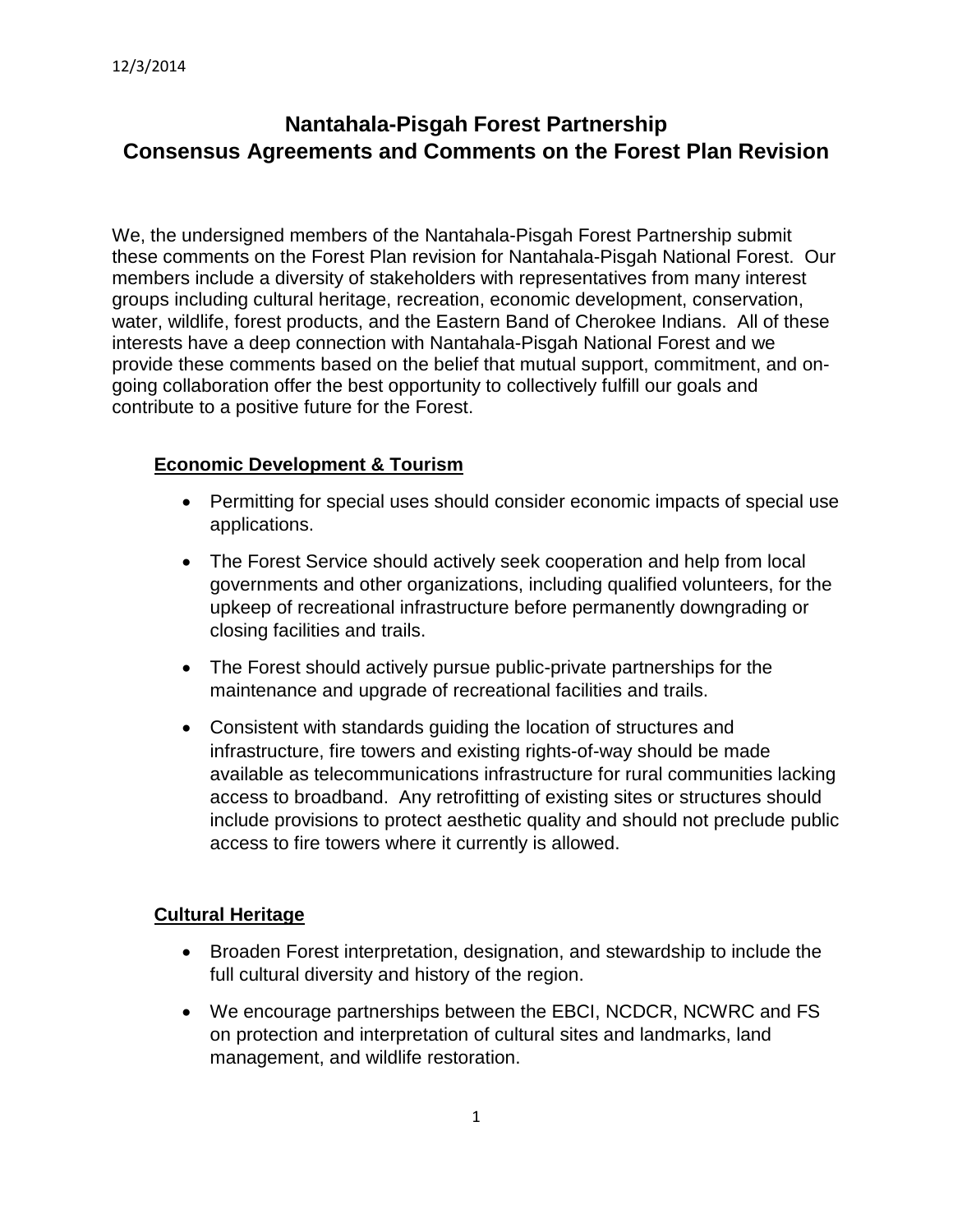- We encourage growth and sustainable harvest of materials for local arts and crafts, such as white oak, hickory, and river cane, for local crafters and especially enrolled tribal members.
- We support Forest Plan provisions for the EBCI to create income flow from cultural site management activities through permitting or other mechanisms.
- We support implementation of Tribal Forest Protection Act through community engagement, consultation on culturally sensitive areas, timber marking and harvesting, and workforce development.
- We support efforts to identify, protect, manage and interpret cultural sites such as Cherokee trails, archeological sites, and other resources eligible for protection under the National Historical Preservation Act.
- We support utilization of the Cherokee syllabary in the interpretation of Cherokee sites and signage for local land marks.

## **Recreation**.

- The Forest Service should coordinate and invest in volunteer efforts and educational skills needed to build and maintain sustainable trail systems.
- The plan revision should provide support and quidance to advance opportunities to create and enhance trail loops for hikers, bicyclists, equestrians and mineral collectors and to provide and ensure a diversity of experiences for all skill levels of trail users while maintaining or improving wildlife habitat conditions.
- The plan revision should include provisions ensuring hydroelectric impoundments provide flows suitable for aquatic organisms' health and recreational uses.
- Trails causing resource damage should only be closed or user groups excluded after all options for maintenance, re-alignment, and partnering with outside organizations have been exhausted.
- We recommend that Bent Creek Experimental Forest's mission be expanded to include research on recreation and trail management and their interaction with other forest resources.
- Fees generated by recreational assets (camping, etc.) should be used to support and maintain those assets.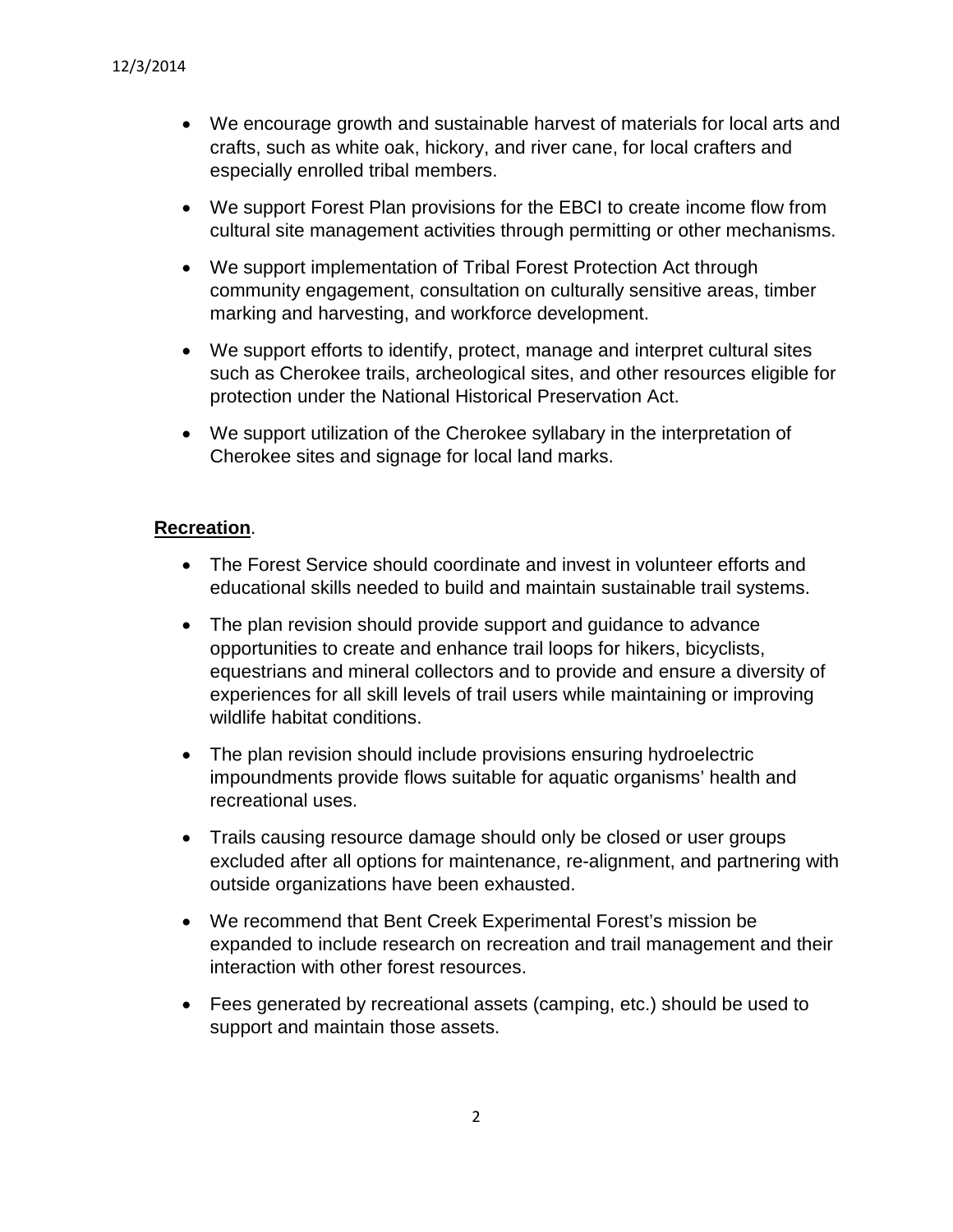## **Forest Products**

- Strategies for improving efficiency in timber sale planning, analysis, and implementation should be sought. We suggest planning sales in areas of high consensus for management, which would decrease environmental analysis needs and costs. On the implementation side, work with partner organizations as much as needed to increase the performance of the Forest.
- When timber sales are offered, the cost of the harvest method should be taken into account when determining the minimum bid. For example, skyline harvest is more expensive than ground-based harvest.
- Timber harvest should be sensitive to trails and other recreation infrastructure, sensitive view-sheds, water quality and rare species. Projects should impact access to recreational areas only in situations of public safety. When applicable, interpret and educate public to the benefits of timber management for wildlife and forest health.
- Specific goals and plans should be developed for managing and sustaining traditional/ medicinal plants such as ginseng, bloodroot and golden seal.
- We believe a stocking program, using local genotypes and funded by herb harvesting permits, is needed to maintain harvestable populations.

## **Wildlife**

- Invasive exotic plants threaten many natural communities and efforts should be made to control them where they are present and prevent their colonization where they are not, especially in riparian areas.
- We encourage the identification of areas likely and suitable for elk colonization over the life of the new Forest Plan.
- We support the replacement of all artificial fish passage barriers, including culverts, with structures that allow aquatic organisms to migrate unimpeded.

## **Water**

- We believe managing for high quality water is one of the most important missions of Nantahala-Pisgah National Forest.
- Streams and streamside areas are critically important not only for water quality, but for both terrestrial and aquatic wildlife. The width of streamside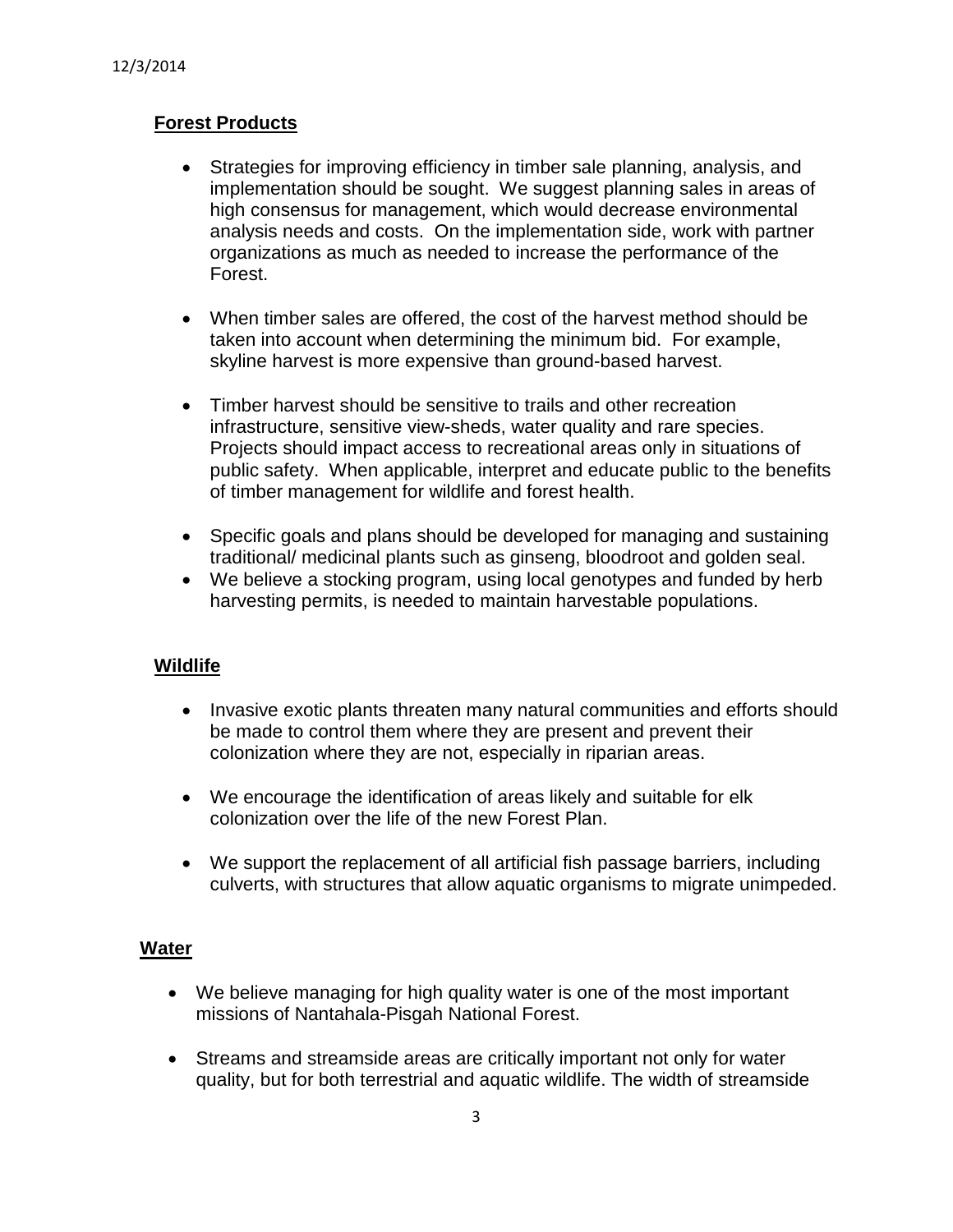management areas (SMA) associated with forestry activities should be a minimum of 35-50 feet, depending of the type of stream or water body. Perennial trout streams and public water supplies should have a minimum SMA of 50 feet on each side of the water body. Wider SMAs should be used as upland slope increases. In areas with slopes of 25% or greater along perennial trout waters or public water supplies, the minimum SMA width should be 100 feet on each side of the stream. Trails and stream crossings should continue to be allowed within SMAs, using appropriate practices to preserve bank stability and adequate canopy and protect water quality.

- Streams classified by the State of North Carolina as Outstanding Resource Waters (ORWs) should be mapped in the Forest Plan and referenced during project development. Lands draining into these waters should (at minimum) be managed according to the "Quality Standards of ORW" found in section (c) of the North Carolina administrative code: 15A NCAC 02B .0225..
- Geological maps of acid-bearing rock formations should be mapped in the Forest Plan. [The NC State Geologist has these formations mapped and could provide the information if needed.]The plan should also require project managers to seek to avoid disturbance of acid-bearing rocks in a project area, if at all possible. If complete avoidance is not possible, projects should seek to minimize exposure and disturbance of acid-bearing formations. [A December 14, 2007 Memorandum issued by the North Carolina Division of Water Quality entitled *Assessing and Controlling Acid Rock Drainage on Projects Requiring Section 401 Water Quality Certification* contains recommendations for reducing acid drainage from disturbed formations. This guidance is not intended to *prevent* the negative effects of acid runoff, but should help *reduce* the effects in areas where disturbance is unavoidable.]
- To maintain and improve water quality, it is necessary to increase maintenance of best management practices to reduce sedimentation from existing Forest Service roads and trails. Where funds are inadequate for trail maintenance, seek assistance from local government, private, and non-profit sources.
- Roads and trails that are not maintained to standards necessary to protect water quality should be evaluated for rehabilitation and/or closure. Trails causing resource damage should only be closed or user groups excluded after all options, including partnerships with outside organizations, have been exhausted. A comprehensive transportation plan that insures a sustainable road network and includes a public input component should be developed for the Nantahala and Pisgah National Forests.
- The Forest Plan should prioritize Aquatic Organism Passage as the preferred method of culvert installation and replacement. Culverts carrying native and